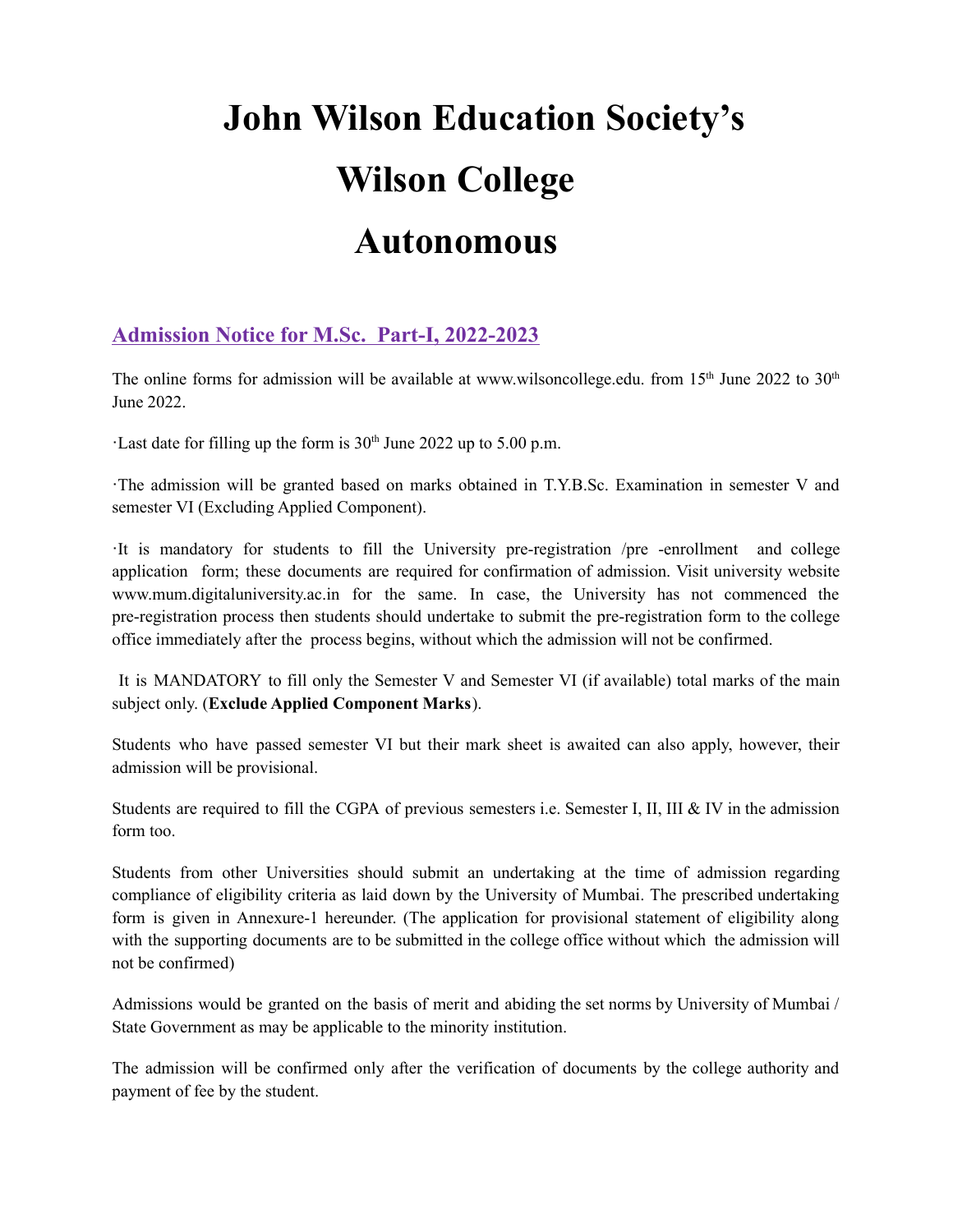#### ADMISSION PROCEDURE:

- · Visit the website www.wilsoncollege.edu. Check "Admission for M.Sc. Part- I".
- · Enter all the details carefully and correctly in the application form.
- · Upload the following documents
- 1. Copy of the marksheets of semesters.I ,II ,III,IV ,V & VI. In case copies of marks sheet for semester VI is not received then kindly submit the picture of the relevant page of the consolidated mark list given by the University, with your name, seat number and scores highlighted in pdf format.
- 2. Baptism certificate for christian minority students.
- 3. Supporting documents for students claiming admission under Reserved/Special Category.
- 4. Email ID and mobile number recorded in the online admission form will be treated as final for exchanging all communication.
- 5. Proof of residential address i.e. Aadhar card (both sides compulsory)
- 6. Submit your duly filled application form online only.
- 7. Eligible candidates for admission to M.Sc course will receive a link for the payment of fees by SMS.
- 8 After your name appears in the merit list ,you are required to get the hard copies of all the documents uploaded by you to the college office for final verification , after which payment of fees will have to be done for confirming the admission.
- 8. Schedule for display of Merit List for College seats and Payment of fee will be as under:

For Microbiology, Chemistry and Zoology department:

| Filling of admission form    | 15 <sup>th</sup> June 2022 to 30 <sup>th</sup> June 2022 at 5.00 pm |
|------------------------------|---------------------------------------------------------------------|
| Display of first merit list  | $5th$ July 2022                                                     |
| Payment of fees              | $6th$ July to 11 <sup>th</sup> July till 5.00pm                     |
| Display of second merit list | $11th$ July 2022 at 5.00 pm                                         |
| Payment of fees              | $12th$ July 2022 to $14th$ July 2022 till 5.00pm                    |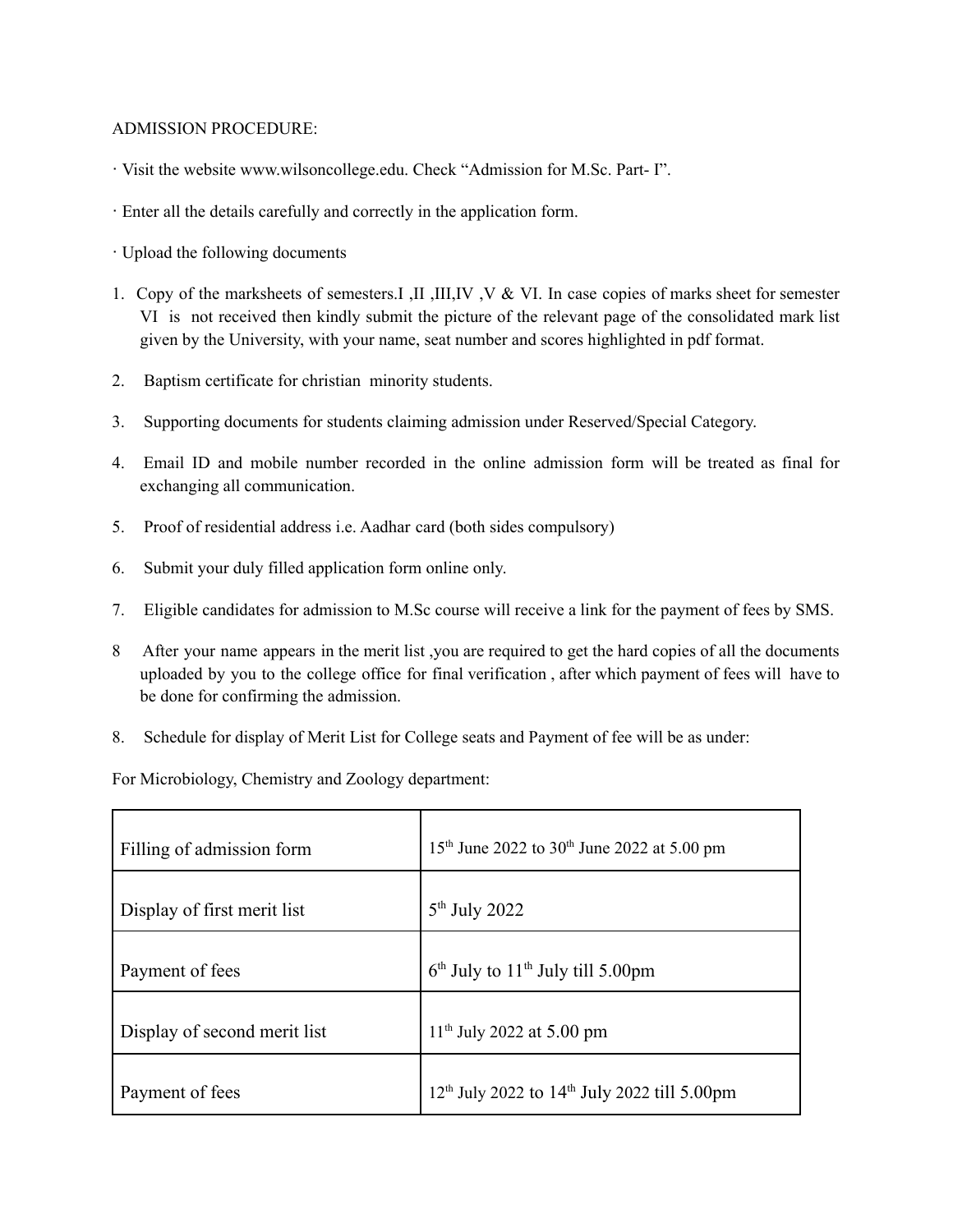| Spot admission IF REQUIRED | $15th$ July 2022 (only if seats are availaible) |
|----------------------------|-------------------------------------------------|
|                            |                                                 |

Total seats in Chemistry

| Total No. Physical Organic<br>for<br>Seats<br>Chemistry |    | Inorganic | Analytical |
|---------------------------------------------------------|----|-----------|------------|
| 30                                                      | 06 | 10        |            |

Total seats in Zoology

| Total number of seats for Zoology |  |
|-----------------------------------|--|
| 10                                |  |

Total seats in Microbiology

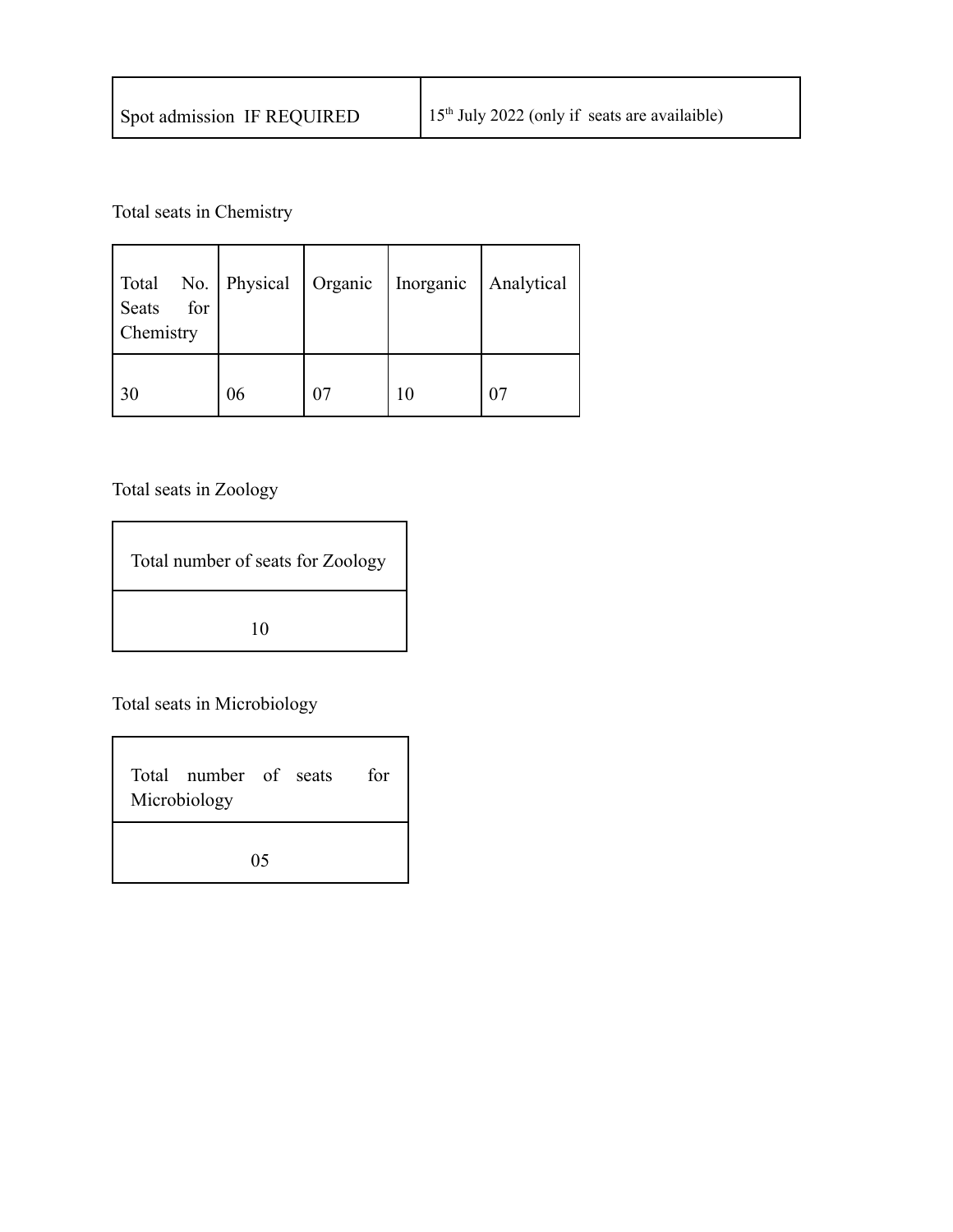Total seats in Information Technology.

| Total number of seats<br>Information technology |    | for |
|-------------------------------------------------|----|-----|
|                                                 | 20 |     |

Total seats in M.Com

| Total number of seats for M.Com |  |
|---------------------------------|--|
| 60                              |  |

For any queries regarding M.Sc Chemistry admission mail at harish.parbat@wilsoncollege.edu.

For any queries regarding M.Sc Microbiology admission mail at dranuradha.pendse@wilsoncollege.edu.

For any queries regarding M.Sc Zoology admission mail at [paramjeet.shetti@wilsoncollege.edu](mailto:paramjeet.shetti@wilsoncollege.edu)

For any queries regarding M.Sc Information Technology admission mail at [pradhnya.wankhade@wilsoncollege.edu](mailto:pradhnya.wankhade@wilsoncollege.edu)

For any queries regarding M.Com admission mail at [ashwin.kataria@wilsoncollege.edu](mailto:ashwin.kataria@wilsoncollege.edu)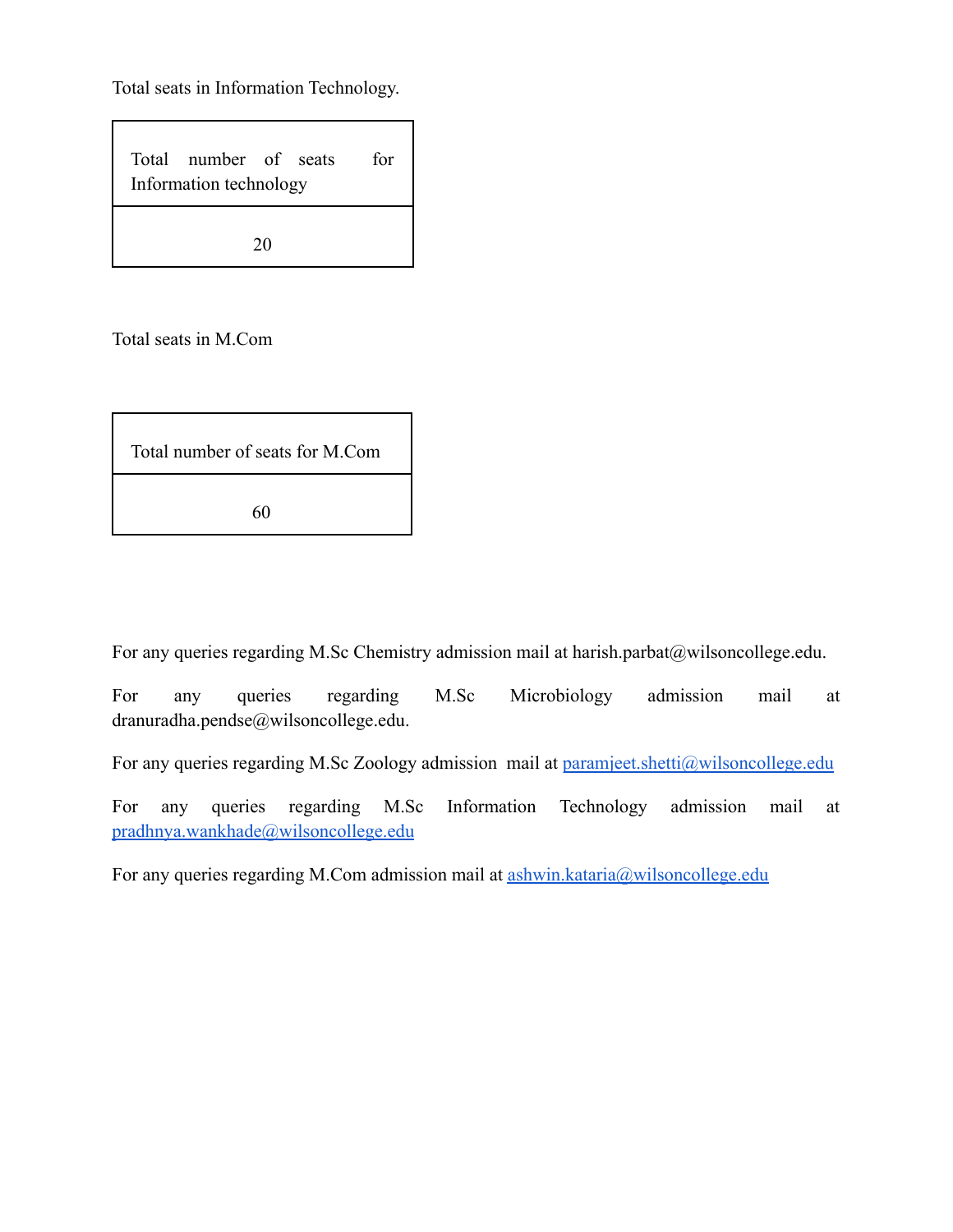After admission and payment of fee the students are required to submit the following hard copies to the college office.

- 1. University Registration Form
- 2. College admission form .
- 3. Two sets of Photocopy of the Marks sheet (Semester-I to VI)
- 5. Migration and transfer certificate in original (For other than University of Mumbai).
- 6. Aadhar card( both sides photocopy).
- 7 BAPTISM certificate for christian minority.

REFUND OF FEE AGAINST CANCELLATION OF ADMISSION: In case of cancellation of admission the student should submit the application for cancellation of admission in the college office. The refund of fee thereon will be made as per the university guidelines .



Dr Anuradha S Pendse Prof. A. P. Nikalje

P G Exam Convener Principal

Aleicaie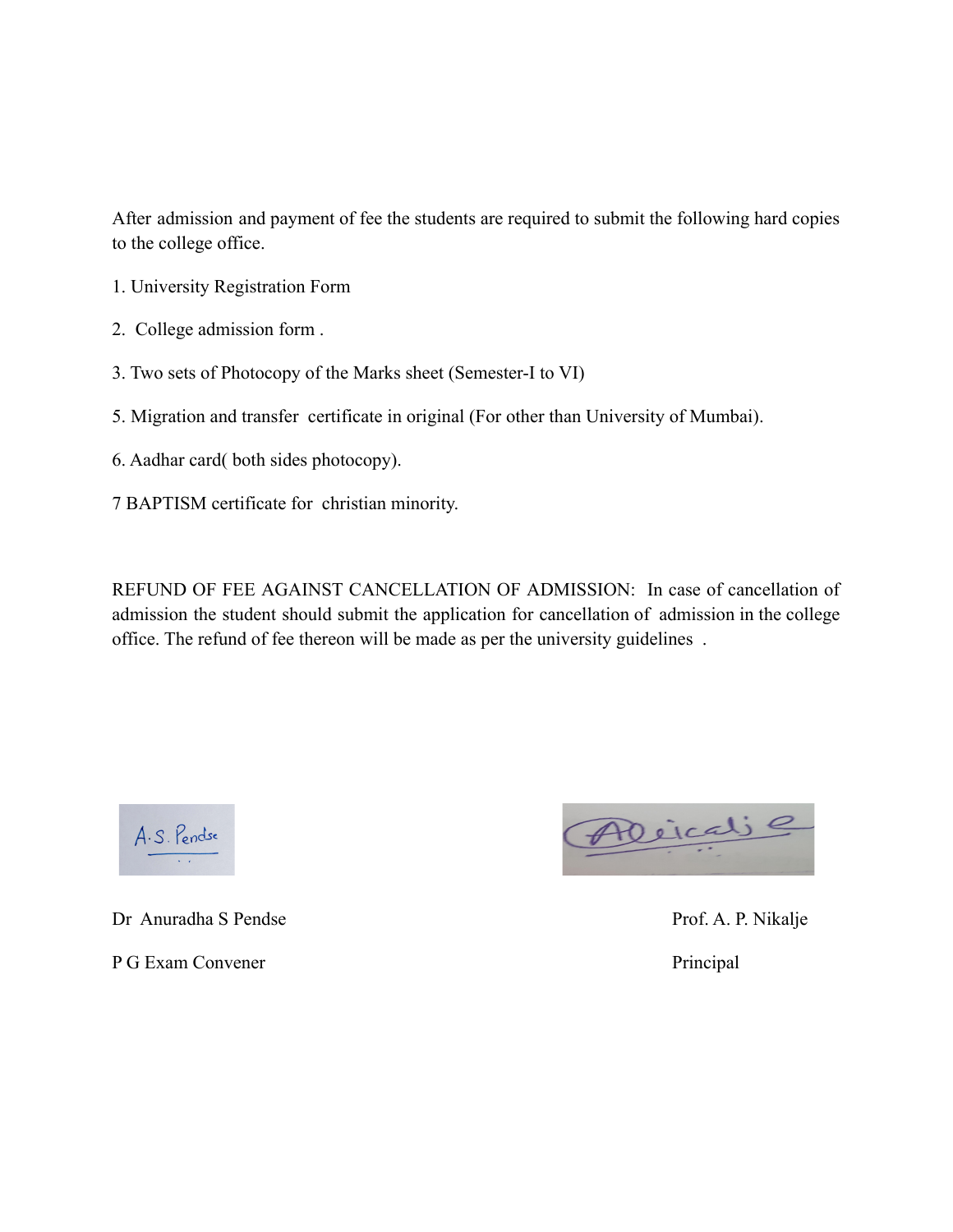#### **Annexure-1**

## **U N D E R T A K I N G**

## **FOR OTHER THAN MUMBAI UNIVERSITY STUDENTS**

I, \_\_\_\_\_\_\_\_\_\_\_\_\_\_\_\_\_\_\_\_\_\_\_\_, wish to take admission in your esteemed institution for course for the academic year 2022-23. As I am migrating from University, I understand that I am required to comply with all the formalities relating to obtaining Provisional Certificate of Eligibility from the University of Mumbai and thereafter its

1. Migration certificate issued by the previous University

2. Transfer certificate.

3.Provisional Eligibility certificate obtained from Mumbai University .

confirmation for which I am required to submit the following documents viz.

3. Degree Mark-sheet and passing certificate

4. Degree Certificate

5. Any other documents that are required.

I undertake to comply with the required norms and submit all the documents to the college office during working days between 10.30 am and 1.30 pm within 1 week after my admission is secured. I understand that in case I fail to comply with these requirements and/or if the information furnished by me is incorrect, then my admission is liable to be cancelled and under such circumstances I shall have no claim or damage against the college.